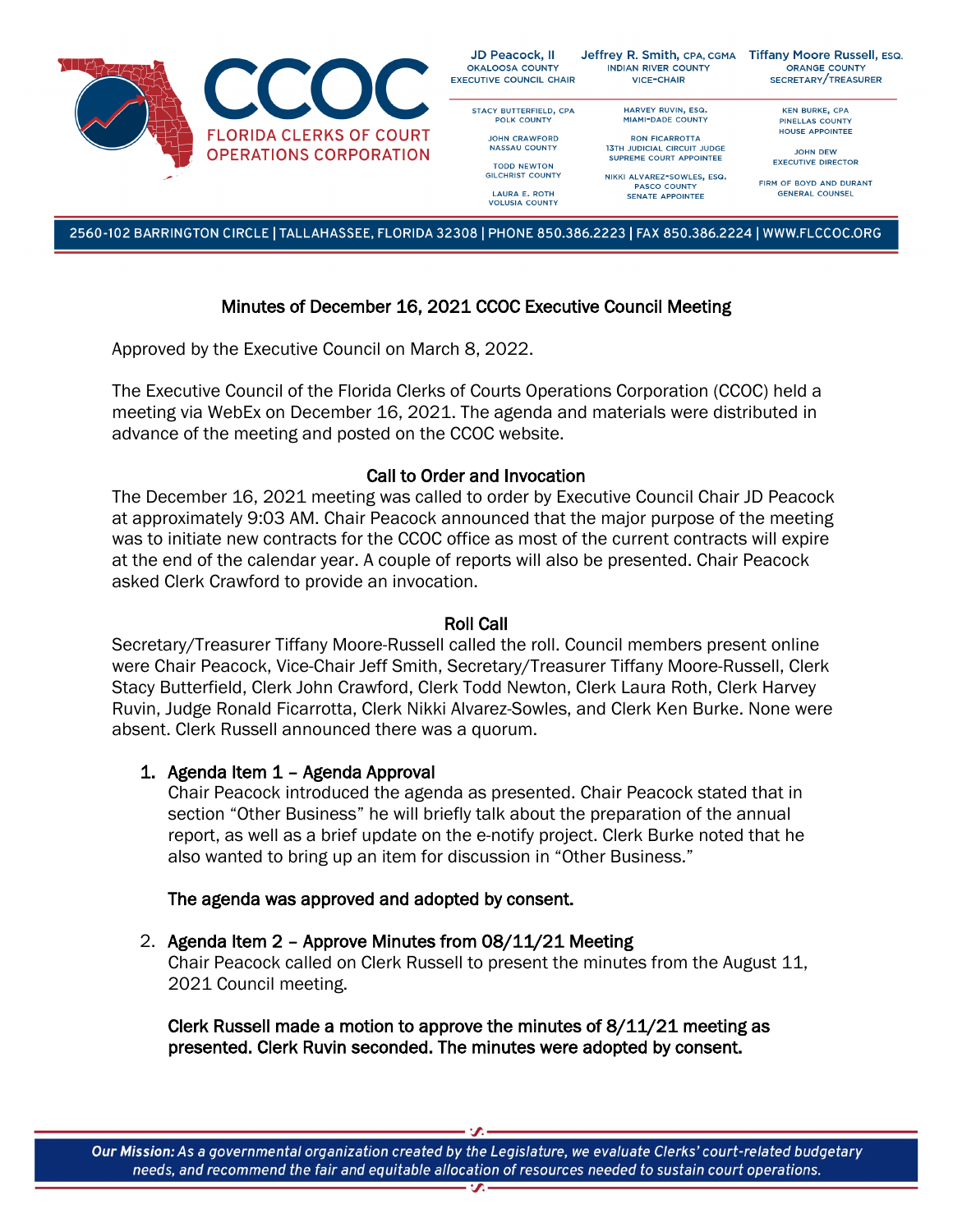# 3. Agenda Item 3 – CCOC Office Treasurer's Report CFY 20-21 & CFY 21-22

Clerk Russell began by thanking Executive Director, John Dew, and his financial staff at CCOC. Clerk Russell stated that the 2020-21 fiscal year ended only utilizing 82% of budget. This information is in the meeting packet. Starting out this fiscal year, with one month of expenditure data, the CCOC has only expended about \$78,000 which is 4% of the projected budget for 2021-22. Clerk Russell noted that the report is just for informational purposes. There were no questions from the Council.

## 4. Agenda Item 4 – CCOC Contracts

Chair Peacock called on Mr. Dew to lead the next agenda item which involves the use of contract services for the CCOC office. Mr. Dew pointed out that the CCOC currently has eight contracts to support the office that will expire at the end of December for such services as Clerk Education; janitorial; internal and external auditing; website hosting and maintenance; compliance services; IT services; and copier and lease services. He noted that the CCOC went through a process that follows State guidelines. He directed the Council to page 12 of the meeting packet which provides details on the current annual cost of the eight contracts, the proposed cost for the new contracts, and the vendors recommended to receive a contract for the services. Mr. Dew also pointed out a link on page 12 that provides all background information including the current contract we have for services that expire on December  $31<sup>st</sup>$ , the request for quote documents sent out to vendors, and their received quotes. Those quotes were reviewed by CCOC staff along with Treasurer Clerk Russell.

In addition, he noted that there were three contracts that had already been signed by CCOC leadership due to the timing of when those contracts expired, and he asked the Council to ratify leadership's position of approving those contracts. Chair Peacock opened the floor for questions.

Clerk Newton asked for clarification on why the chart on page 12 showed the estimated costs of the new contract for Compliance Services as \$72,030 but the proposed annual maximum on the chart showed only \$59,500. Mr. Dew explained Compliance Services in their bid was seeking to add to the previous contract they have with CCOC two new services they have not done in the past. One was to have them look at "Best Practices of Compliance" and the other was to look at the "Return of Investment in Compliance Services." After reviewing the two added items, Mr. Dew stated that these are items that CCOC staff could do in-house if this was something the Council wanted done. Therefore, the new contract for compliance services would only continue to provide the same services as before.

Clerk Burke asked if CCOC staff are considered FRS employees. Mr. Dew responded they are considered FRS employees as this was written into the statutes that created the Corporation. Clerk Burke went on to inquire whether they were considered State employees. Mr. Dew replied that they were not. Clerk Burke also asked what HR services specifically would be provided by The Krizner Group. Mr. Dew explained they are on retainer in case there is an HR issue. They conduct an audit annually of the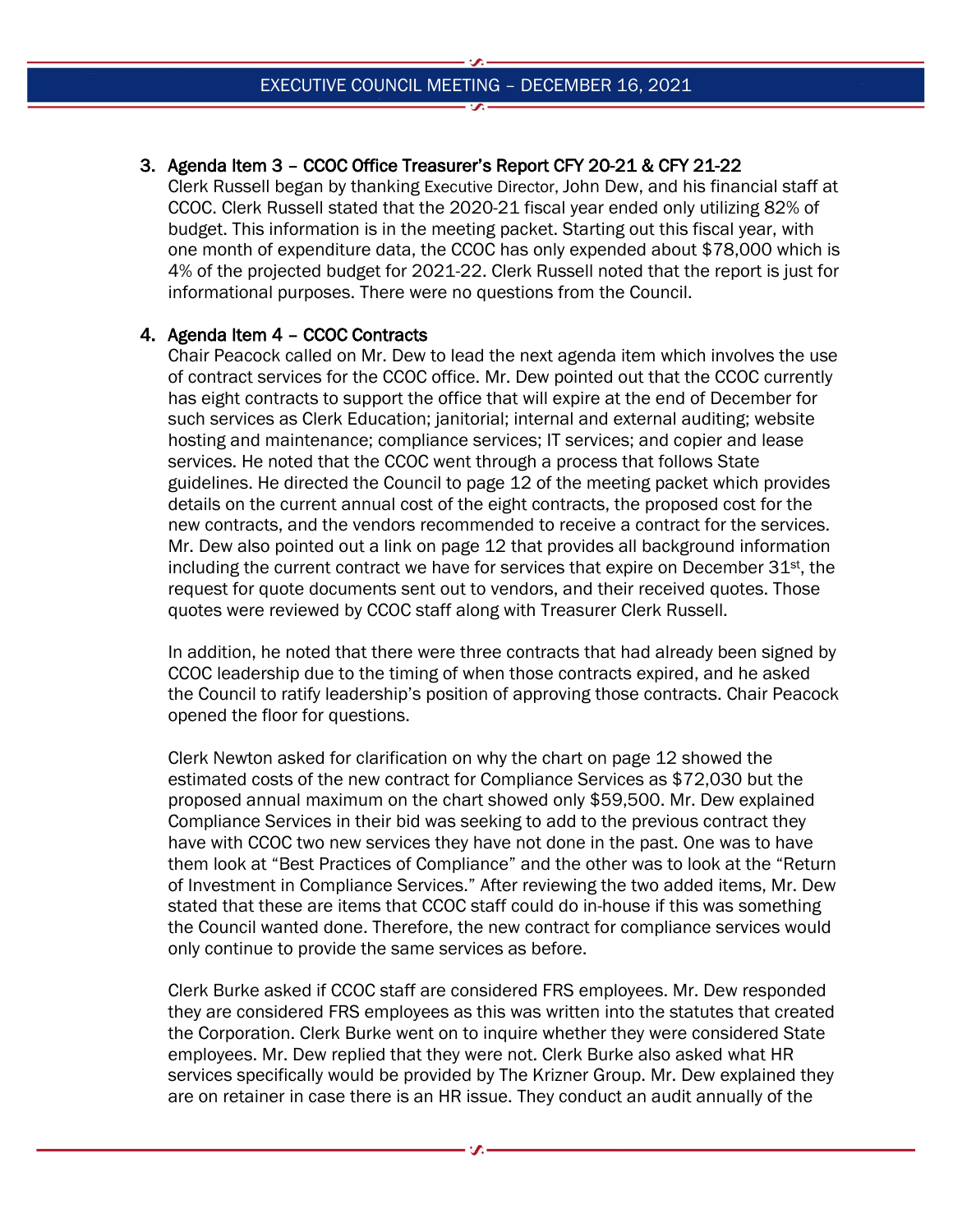CCOC office to ensure the CCOC is providing HR education to its staff and following HR rules.

Clerk Smith asked about the IT Services contract and if such services could be provided to the CCOC by the FCCC. Mr. Dew explained that this was not a large volume contract and that a contractor would be responsible to provide services related to the CCOC's computers, parts, and server. This vendor makes sure that all computers and servers are up to date and are working, and that CCOC's cloud service is backed up. IT Services ensures equipment and software is installed correctly.

Chair Peacock commented on the Clerk Education contract because the quote for services from the FCCC in the future is higher than what we have paid in the past. Included in the cost is an increase to have the Association provide staff to manage all our WebEx and virtual meetings so we can have consistency in the process and the CCOC staff can focus on the policy issues. The CCOC recognized that it would need a consistent process and platform because of the increase in virtual meetings due to Covid. FCCC provides hosting and managing the people on the call. That consistency across both the Association meeting, as well as the CCOC meeting really has been beneficial, as well as the continuing education and training. Chair Peacock believes the CCOC is getting a good product from the Association.

Chair Peacock opened the floor for a motion to adopt the contracts as provided in addition to the contracts noted earlier that were already signed.

Motion to adopt the eight contracts as provided, as well as adopt the contracts that were signed with the Krizner Group, DFS, and Brenda Sorensen. Clerk Butterfield made the motion and Clerk Newton seconded. The motion was adopted.

#### 5. Agenda Item 5 – Process for Review and Recommendation for Indigency Forms

Chair Peacock introduced the next agenda item which is the Process for Review and Recommendation for Indigency Forms. Chair Peacock stated it is a collaboration with the FCCC and CCOC. Chair Peacock said that we are required to adopt the forms and forward them as a recommendation to the Supreme Court to be adopted. Clerk Roth mentioned that the Indigent form was presented to the PIE committee. The forms were thoroughly reviewed. The forms first went over to FCCC Best Practices Committee where "legal eagles" – a ton of attorneys – poured over them. Clerk Timmann had some concern about a suit that was filed so the PIE committee took that into consideration. The forms were discussed and lots of changes were made at the PIE committee. Clerk Roth stated that this was by no means any kind of rubber stamping and that the forms look the best and most consistent between the form types than they ever have.

Chair Peacock opened the floor to discussion on the forms, and the recommendation to the Supreme Court. Clerk Alvarez-Sowles brought up an issue regarding the signature of the individual which is in the middle of the form as opposed to the end of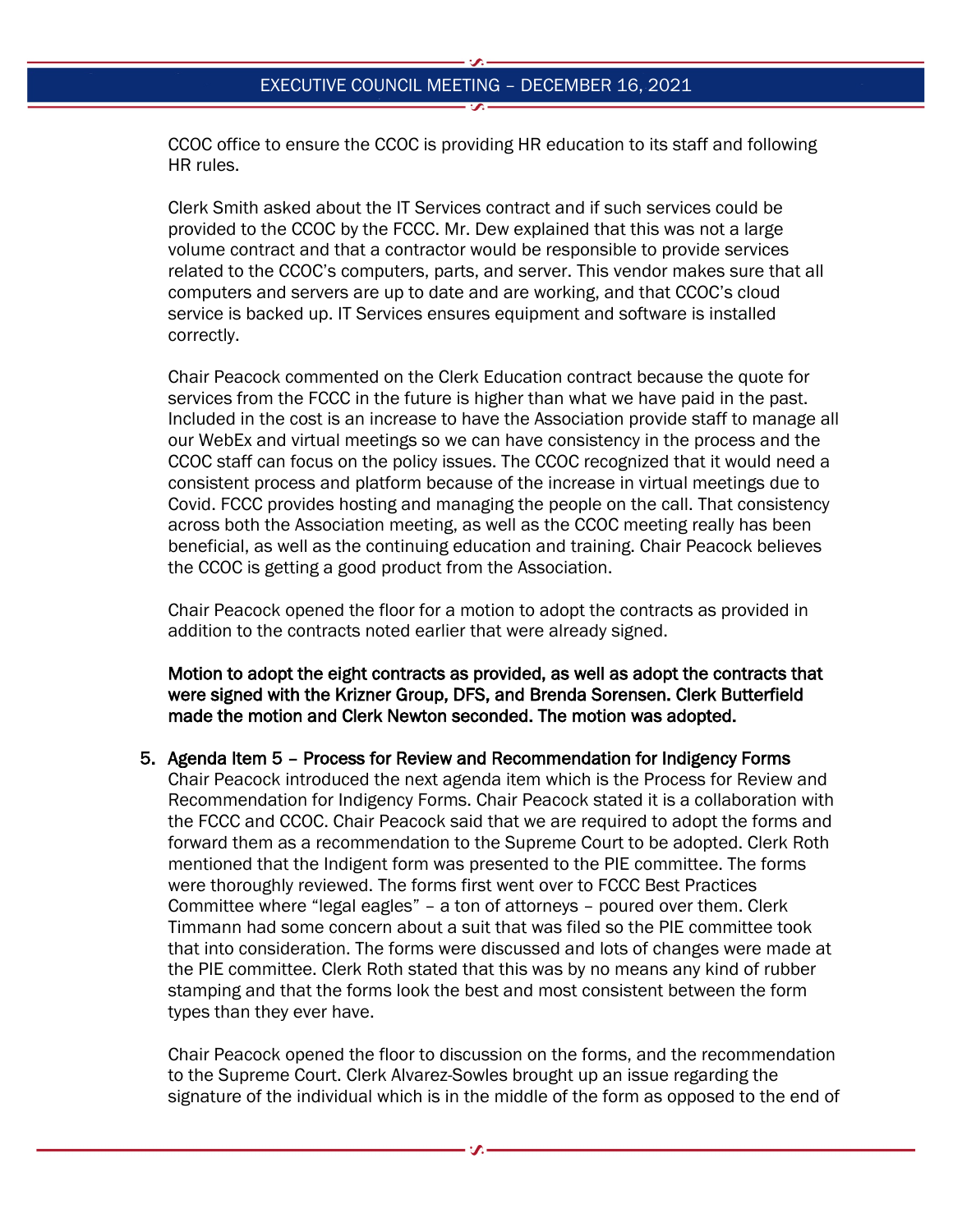the form. Clerk Alvarez-Sowles asked if there was any special consideration for this. Chair Peacock asked Jason Welty to present an explanation. Mr. Welty said that this issue was brought to our attention at CCOC by someone in the Legislature. There is research out there that suggests that if you sign before you make all your declarations there is a lesser likelihood of untruthfulness. That was the justification for putting the signature at the top rather than the bottom.

Clerk Smith posed two questions regarding the regular Civil Indigent Form and the Dependency and Termination of Parental Rights form. The first question is why on the Dependency and Termination of Parental Rights is question #2 "Annual Total Income" then over on the regular Civil form we don't have that it just reads Annual net income. Mr. Welty explained that CCOC worked with DCF and their Deputy Secretary, as well as the Director of Children's and Legal Services. Those entities informed CCOC that one of the things that they can use this form is Annual Total Income. This will allow them to pull more dollars down from Title IV-E. One of the things that the Feds require is annual income and gross income, whereas statute only requires these forms to have net income. Therefore, the CCOC included annual income on the Termination of Parental Rights form. CCOC also included (SSI) Supplemental Security Income and Supplemental Security Income for children on this form because that is another requirement that the Federal government has for DCF in looking at total income. There is one other change that made for DCF which is "Other Income not on the List." Clerk Smith also asked about section that reads "I have assets" the items here are jumbled between the two forms. Mr. Welty stated that it was simply a formatting issue. He also stated that the PIE committee has asked CCOC to get this form on one page.

Clerk Kinzel stated that she thought Clerk Alvarez-Sowles had a very important point, because legally, she believes what you are attesting to usually precedes your signature of attestation. She felt it gives little recourse should a county find that the individual is lying. Clerk Kinzel believes that the CCOC should go with the legal methodology on signatory and attestation. Clerk Kinzel also stated that as Clerk Smith noted regarding the multiple forms, the boxes are in different locations due to formatting issues. It would be so much easier if all these forms were consistent, same, and simplified. Clerk Kinzel also noted the reference to other household, and asking how many people are in the household, and feels the income should say household income.

Chair Peacock mentioned that Clerk Miller in the chat wrote that she did not like having the signature in the middle of the form. Chair Peacock added to the commentary by saying that he can't remember the last time somebody has been held in contempt for lying on these forms. Clerk Kinzel added that in Collier County, if they find someone lying, they take action. Clerk Burke asked if there were any considerations to include on this form the question, "Are you represented by private counsel and is that counsel being paid by Non-Legal Services Counsel?" Clerk Burke stated that they see individuals that can pay for a private attorney but cannot pay the filing fees. Clerk Roth stated that there was some development around whether that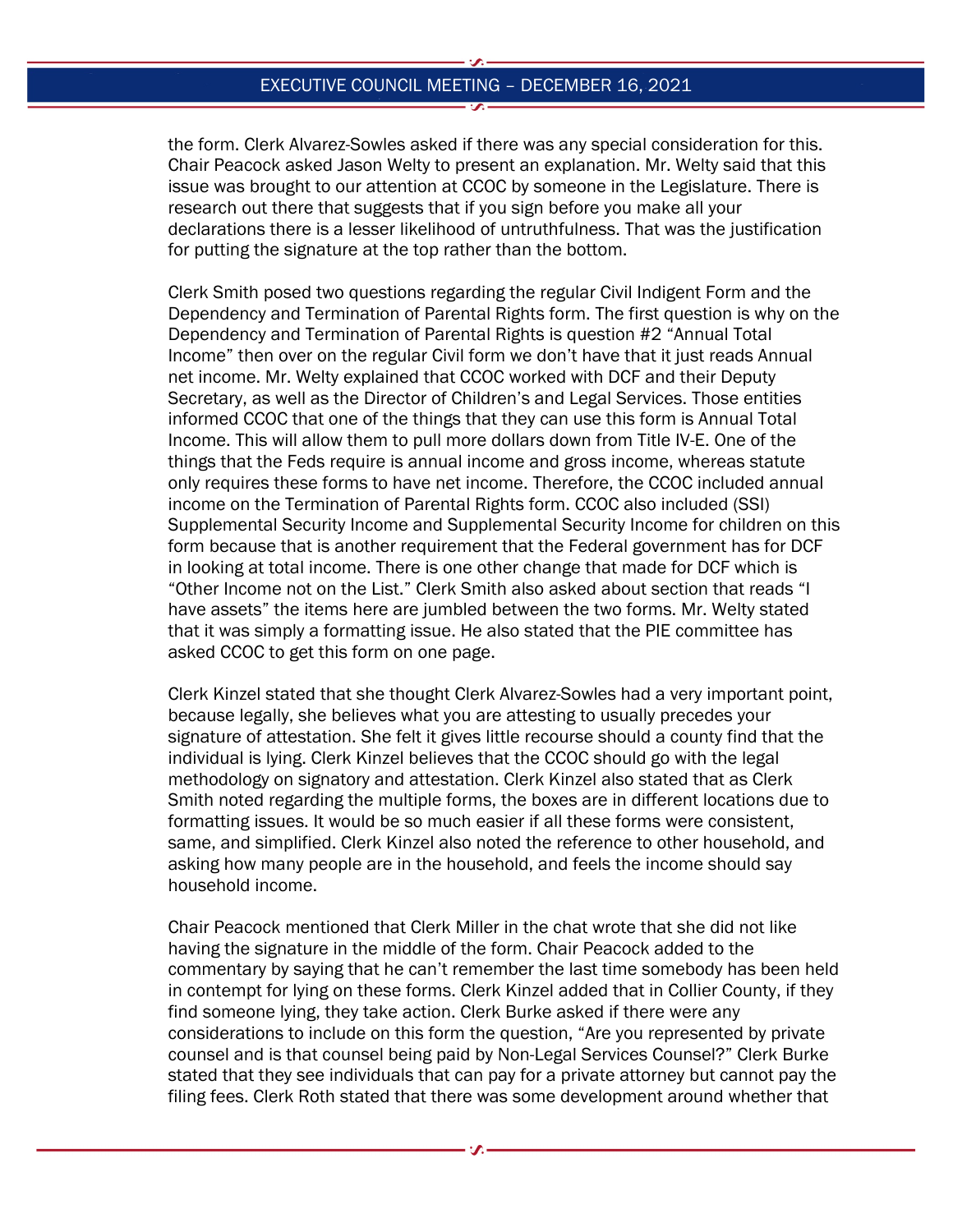can be held against them or considered; however, that's not relevant on the form anymore. Clerk Burke noted that it appears on the Criminal Indigent Form and Termination of Parental Rights Form but not on the Civil Indigent Form. Clerk Roth stated that there are differences between the forms because its coming from different statutes and different requirements. Clerk Burke stated this issue is a timely conversation and possibly Judge Ficarrotta can weigh in on this issue. Judge Ficarrotta weighed in on the issue by stating that to the best of his recollection it is up to each individual judge. He would be happy to discuss with his other Chief Judges to bring this issue to their attention and communicate to their judges the seriousness of this issue.

Clerk Roth was asked by Chair Peacock to pursue it in the future and to look into the related ministerial role of what Clerks can actually authorize. Clerk Roth responded that there is already a permissiveness in the current governing statutes and will look into this issue and address further. Clerk Burke pointed out that post determination is done at the very beginning of the process. A judge has determined that indeed there are assets that they can then impose the filing fee as part of the final judgment. Chair Peacock asked General Counsel on the call to weigh in on this topic. Rob Boyd explained what went into creating these forms. There were 18 different committees from Legal Aid, Prosecutors, Florida Bar, Public Defenders all submitting their changes. The changes were so drastic that in some cases they could not work together, namely the \$25 filing fee. Legal Aid wanted that removed but we can't because it is pursuant to statute.

Clerk Butterfield wanted to follow up on the summarization because Clerk Roth is correct. Clerk Butterfield stated this has gone back and forth through the years as to whether clerks do ministerial or not. Part of the issue is the workload that it has created regarding the requirement to go out and search property records and titles to cars. Clerk Butterfield also commented on Clerk Burke's comment regarding post determination where a judge has determined that indeed there are assets, and yet the Plaintiff and Defendant both file indigent forms seemingly to avoid paying the filing fees.

Chair Peacock noted that there is great conversation regarding this issue and has notated that we still have the pursuit of some more broad conversations related to this topic. He stated that the CCOC will work with our Legislative Committee so they can dig a little deeper on some solutions to work toward. Chair Peacock asked Council members if they are ready to make a motion to move forward or if there a motion related to the form. Clerk Alvarez-Sowles remarked that on the form itself above the signature, regarding the Attestation Clause, that she was in agreement with the language used on the form. Chair Peacock stated that he was ready to make a motion to take the form back to the PIE Committee for further review and revisions. Chair Peacock stated that there is no specific timeline so long as the CCOC was working towards the goal. Chair Peacock asked Mr. Welty to confirm. Mr. Welty stated that Chair Peacock was correct. He also stated that as discussions were going on he has been able to re-arrange the form so that the asset section on all three forms are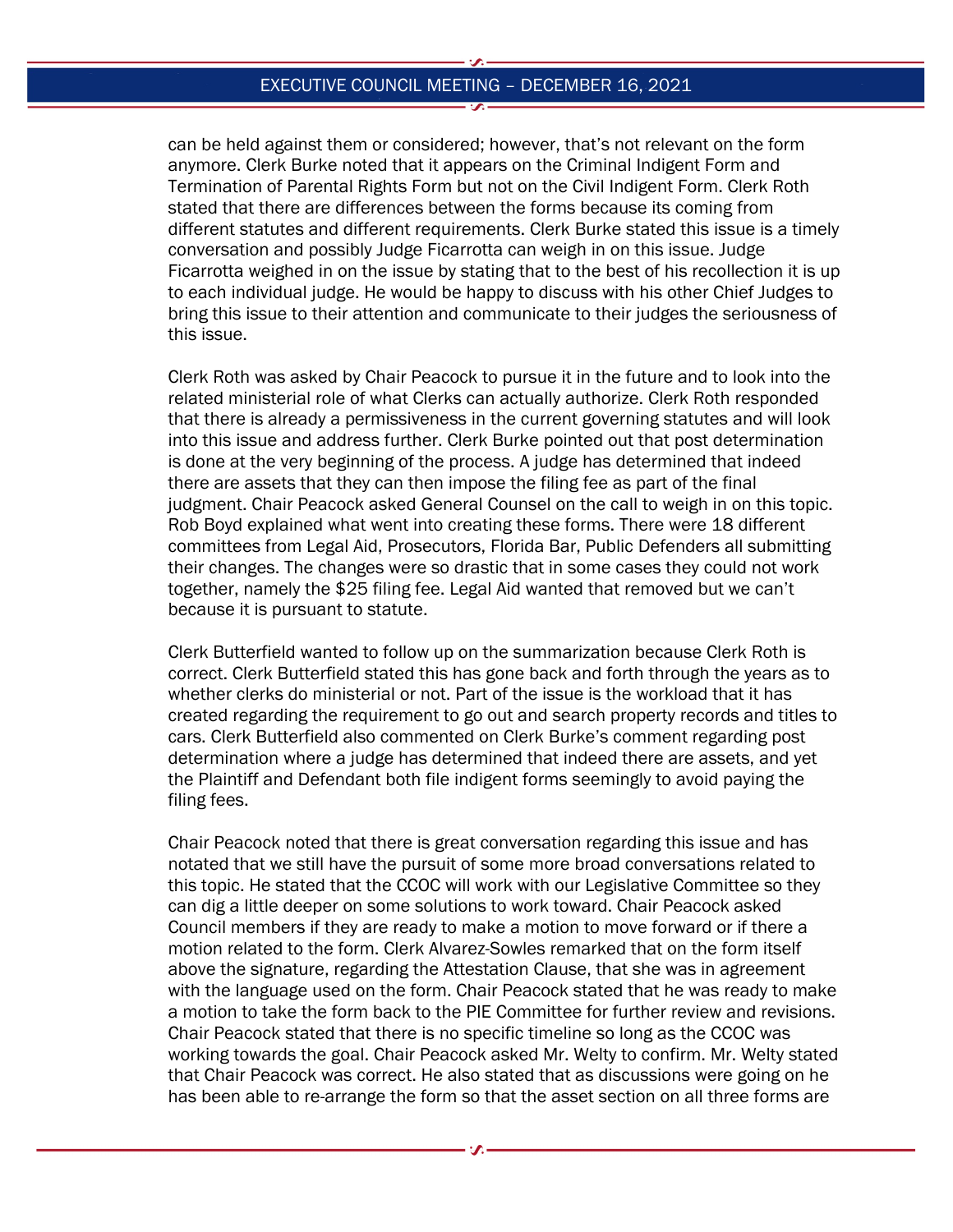identical. As to the issue of language that Clerk Alvarez-Sowles has raised, that language is currently on Civil and Termination of Rights. The language is only a little bit different on the Criminal forms. Mr. Welty stated that the revision to the forms could be made during the meeting to make all forms the same. Chair Peacock asked the Council Members given the recommendation from Clerk Alvarez-Sowles, as well as the technical changes that we have already talked through, and that which Mr. Welty has indicated that Council can adopt as part of the recommendation today if there were no other issues. Clerk Roth stated there was only one issue that jumped out at her regarding whether some forms ask if they are represented by Attorney and some forms don't. Clerk Roth stated that this issue needed more attention, and Council members should take a minute to look into and make sure. Mr. Welty noted that while we were on the call, he revised the forms to take into consideration the recommendations made. Chair Peacock recommended to the Council to adopt the provided forms with the technical changes stated, as well as the Attestation Language that Clerk Alvarez-Sowles highlighted. Chair Peacock sought a motion.

Clerk Butterfield made the motion to approve the form as revised during the meeting and Clerk Alvarez-Sowles seconded the motion. Motion was adopted unanimously.

#### 6. Agenda Item 6 – Review and Approve CCOC Educational Assistance Program

Chair Peacock turned the meeting over to Mr. Dew to go over the CCOC Educational Assistance Program. Mr. Dew stated that the information can be found on page 21 of the meeting packet. He indicated that the State of Florida provides as a benefit, tuition reimbursement for State employees.

CCOC is not considered a State Agency, therefore CCOC employees are not eligible to receive this benefit. In order to support the recruitment of staff, as well as, to retain staff, it is essential that the CCOC offer tuition assistance as part of our employment package. Mr. Dew reviewed several Clerk's office education assistance plans and spoke with several Clerks around Florida to learn how they provide tuition reimbursement. The attached proposed CCOC Education Assistance Program provides employees reimbursement of \$1,500 per fiscal year for undergraduate and \$4,500 per fiscal year for graduate level programs. Mr. Dew believes that this is the best way for CCOC to attract and retain employees. He mentioned that currently three out of eight staff members are taking college classes right now. He appreciates that their involvement in college courses brings innovative ideas to the office that they share.

Mr. Dew mentioned that CCOC has sufficient budget authority for this program. Chair Peacock opened the floor to all Council members to ask if they had questions or comments. Clerk Alvarez-Sowles stated that after reading through it there was some issues with the language matching from one section to the next. Mr. Dew said he would work with Clerk Alvarez-Sowles to clarify language to make sure that it all matches. On the last item mentioned CCOC originally looked at the idea of having employees stay with the CCOC for a year after being reimbursed but the State does not have that in their process so from that prospective it was very hard for Mr. Dew to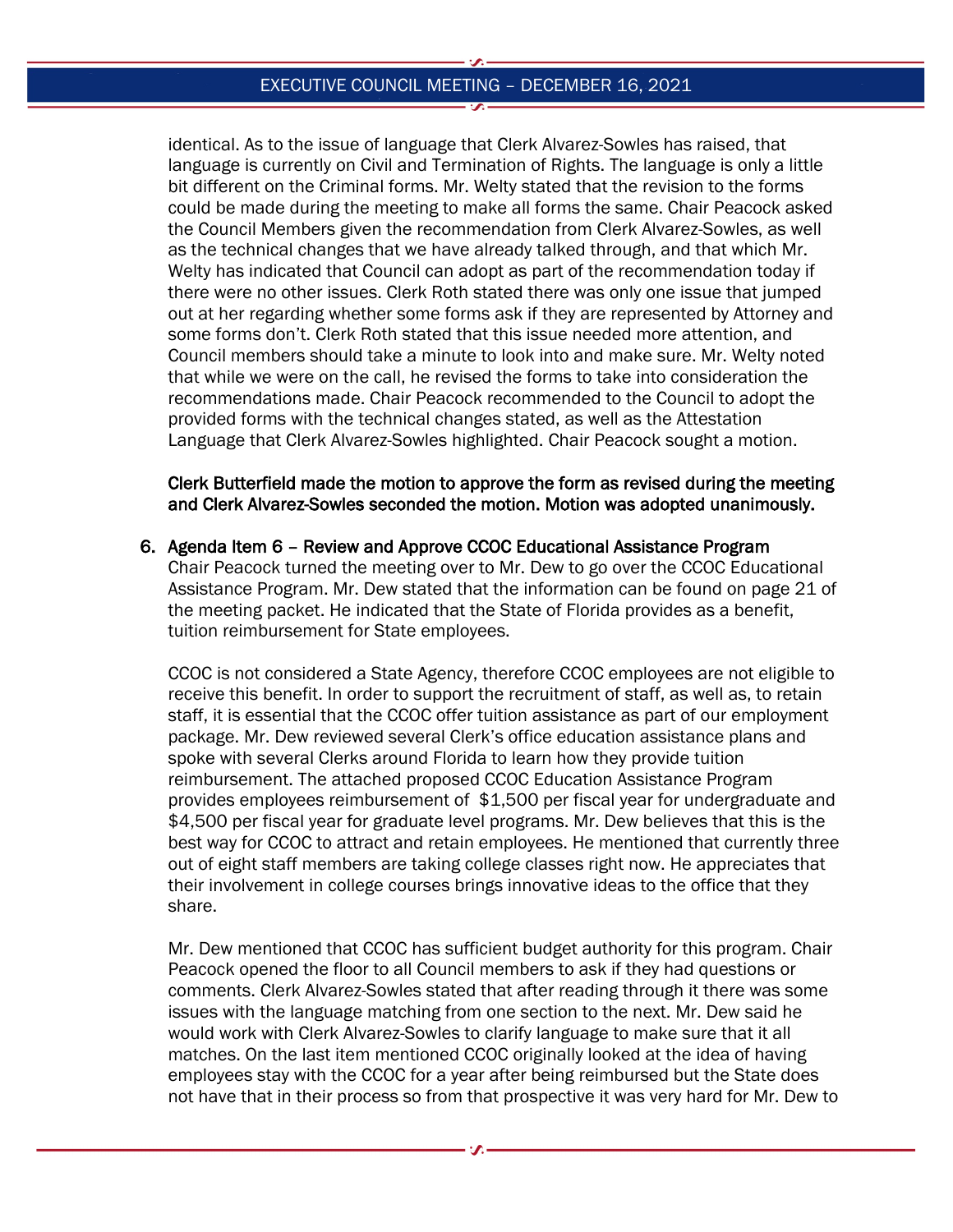include that. Chair Peacock asked Clerk Alvarez-Sowles if she was willing to work with Mr. Dew on the few policy comments that she had pointed out earlier. Clerk Alvarez-Sowles stated that she would.

Chair Peacock entertained a motion to adopt the program as presented with the authority for Mr. Dew to work with Clerk Alvarez-Sowles to clean up some of the policy language.

Clerk Russell moved to approve the CCOC Educational Assistance Program with minor clarifications to be worked out with Clerk Alvarez-Sowles. Clerk Alvarez-Sowles seconded the motion. Motion adopted unanimously.

#### 7. Agenda Item 7 – Committee Updates

Chair Peacock turned the meeting over to Griffin Kolchakian, CCOC Budget & Communications Director to present any updates concerning the Budget Committee. Mr. Kolchakian stated that the Budget Committee held its first meeting in the new county fiscal year on November 30, 2021. Mr. Kolchakian reported that the committee discussed budget items for the upcoming legislative session, the settle-up process, and established a 2022 committee workplan. Further, three new workgroups will be established to review specific items related to the budget development process. All those related documents were sent out to the Clerks last month. The next two committee meetings have been set, including a virtual meeting on Thursday, January 20, 2022, and an in-person in Orlando Wednesday, February 9, 2022. Mr. Kolchakian reported that so far, this fiscal year, clerks have brought in more revenues than the REC projection and the expenditures data that is available indicates we are under the  $1/12<sup>th</sup>$  of the budget. The CCOC will continue to track this and update the Budget Committee as the year progresses.

Chair Peacock thanked Griffin and called on the Chair of the Budget Committee, Clerk Russell, to provide her input. Clerk Russell stated that Mr. Kolchakian covered the first meeting very well. She also expressed her thanks to CCOC staff for all they did in conducting the budget workshop right before Thanksgiving. This was well attended, and Clerk Russell wanted to acknowledge the event for those Council members who may not have been able to attend. Chair Peacock stated that Rafael Ali-Lozano is the new team member on the budget team. Mr. Lozano is a budget manager at CCOC and has taken over the role that Marleni Bruner had been fulfilling, as she will transition to a new role. Chair Peacock welcomed Mr. Lozano.

Chair Peacock mentioned to the Council members that there is a report from the PIE Committee which is included in the meeting packet. Chair Peacock asked Clerk Roth if she had any further commentary to make with regarding the report. Clerk Roth stated that the report is straight forward unless anyone had any questions or comments to make. There were no questions.

Chair Peacock informed everyone that there was no report from the Legislative Committee, but they were working in preparation for the 2022 Legislative Session.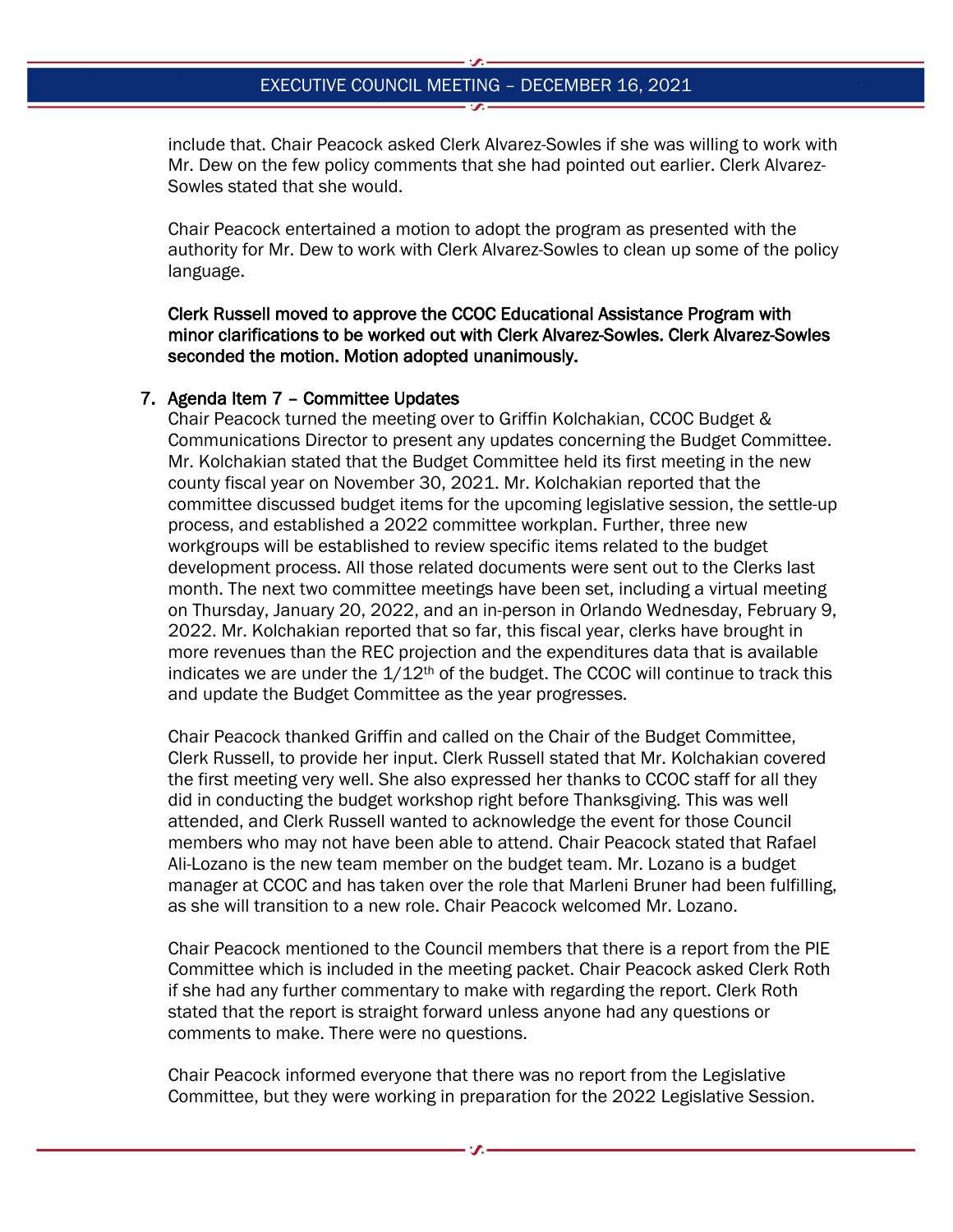Chair Peacock discussed and described the status of the E-notify program project that Courts and the Clerks have worked together on to help assure individuals are notified of court hearings. He said it's been a great partnership with the courts in the process and has been a great tool. His understanding is the program is expected to be funded again in 2022 and that we are making progress in the types of court divisions that will be using E-notify.

## 8. Agenda Item 8 – Status of CCOC Data Management Process

Chair Peacock called on Mr. Welty to give a brief update on this issue. Mr. Welty first began by thanking everyone on the call both from the clerk's offices, as well as partners in the Legislature and Governors' office. Mr. Welty reported that the CCOC has been working on this project for approximately 18 months, during which Covid derailed some of the progress that CCOC had made. CCOC has been looking at various software for data management that would help CCOC staff as well as clerk staff statewide. Mr. Welty went on to say that within the next month or so, CCOC hopes to put out a competitive procurement for a consultant who can help the CCOC in writing the technical scope and specifications of the Data Management software the CCOC is looking for. The CCOC team, Ms. Bruner, Mr. Kolchakian, Mr. Dew, and Mr. Welty, have met with many vendors and companies to see what is out there and what would work for clerks. Chair Peacock thanked Mr. Welty for his update and opened the floor to Council members for any questions or comments. There were none.

## 9. Agenda Item 9 – Other Business

Chair Peacock first presented and discussed the CCOC Annual Report. The theme will be similar to the themes you have heard on the legislative calls. He said the CCOC will try to get the report out to the Council members prior to submitting it to the Legislature to meet the deadline. There is still work to do, as well as some challenges that we have from a funding standpoint. The Annual Report is due annually by January 1.

In another item under other business, Clerk Burke asked about the status of CCOC employees working from home and what is the mandate to work in the office. Mr. Dew responded that CCOC employees can work two days at home and three days at the office. This process seems to be working fine with his CCOC staff. Clerk Burke asked if there were written policies in place for working from home. Mr. Dew answered that the CCOC does not have any formal written policies for working from home, but he has set informal requirements each employee must follow. Mr. Dew asked Clerk Burke if he had anything that he could share with him that would be beneficial as a draft policy to review. Clerk Burke stated that CCOC should reach out to their HR contract vendor and invite them to provide us with guidelines for a government entity regarding a working from home policy. Clerk Burke believes that we do have to pay some attention as to how we monitor working from home from the management point of view. He also requested that this issue be placed on the